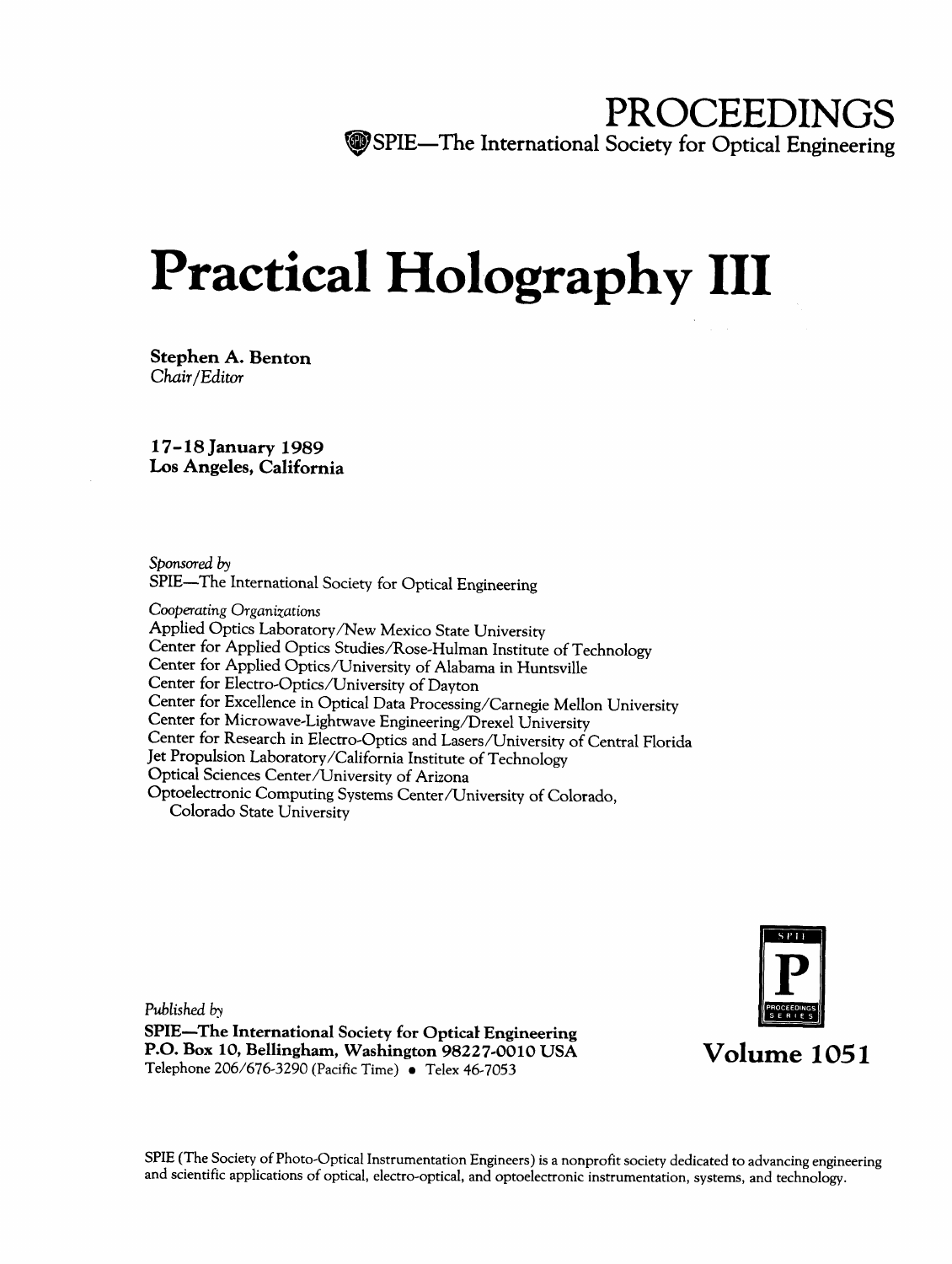#### PRACTICAL HOLOGRAPHY III

Volume 1051

## **CONTENTS**

| <b>SESSION 1</b> | <b>IMAGING MATERIALS</b>                                                                                   |
|------------------|------------------------------------------------------------------------------------------------------------|
| 1051-01          | Design of large format commercial display holograms                                                        |
|                  |                                                                                                            |
| 1051-02          | Design of a one-step full-color holographic recording system                                               |
|                  |                                                                                                            |
| 1051-03          | Image sharpening of Lippmann hologram by compensation of wavelength dispersion                             |
|                  |                                                                                                            |
| 1051-04          | Color reflection holography                                                                                |
|                  |                                                                                                            |
| 1051-05          | Full color rainbow hologram using a photoresist plate                                                      |
|                  |                                                                                                            |
| 1051-07          | Photosensitized polystyrene as a high efficiency relief hologram medium                                    |
|                  | F. M. Schellenberg, C. G. Willson, M. D. Levenson, K. M. Sperley, P. J. Brock, IBM/Almaden Research Ctr 31 |
| 1051-08          | Progress in holographic materials: silver-halide film and chemistry                                        |
|                  |                                                                                                            |
| <b>SESSION 2</b> | <b>MATERIALS</b>                                                                                           |
| 1051-09          | Secondary effects in processing holograms                                                                  |
|                  |                                                                                                            |
| 1051-10          | Archival properties of holograms                                                                           |
|                  |                                                                                                            |
| 1051-11          | Survey of properties of volume holographic materials                                                       |
|                  |                                                                                                            |
| 1051-12          | Image stability of DMP-128 holograms                                                                       |
|                  |                                                                                                            |
| 1051-13          | <b>Activation monitor for Polaroid DMP-128</b>                                                             |
|                  |                                                                                                            |
| 1051-14          | Structural and optical properties of DMP-128 holograms during environmental testing                        |
|                  |                                                                                                            |
| 1051-15          | Microwave drying effects on dichromated gelatin holograms                                                  |
|                  | A. A. Andrade, Instituto Nacional de Investigação Cientifica (Portugal); J. M. Rebordão, Lab. Nacional de  |
| 1051-16          | Sensitization process of dichromated gelatin                                                               |
|                  | T. C. Billard, R. Pawluczyk, B. S. Hockley, Litton Systems Canada Ltd. (Canada) 104                        |
| 1051-34          | Integrated approach to production line nondestructive testing using a customized Newport                   |
|                  | Research Corporation holographic inspection station                                                        |
|                  |                                                                                                            |
|                  |                                                                                                            |

(continued)